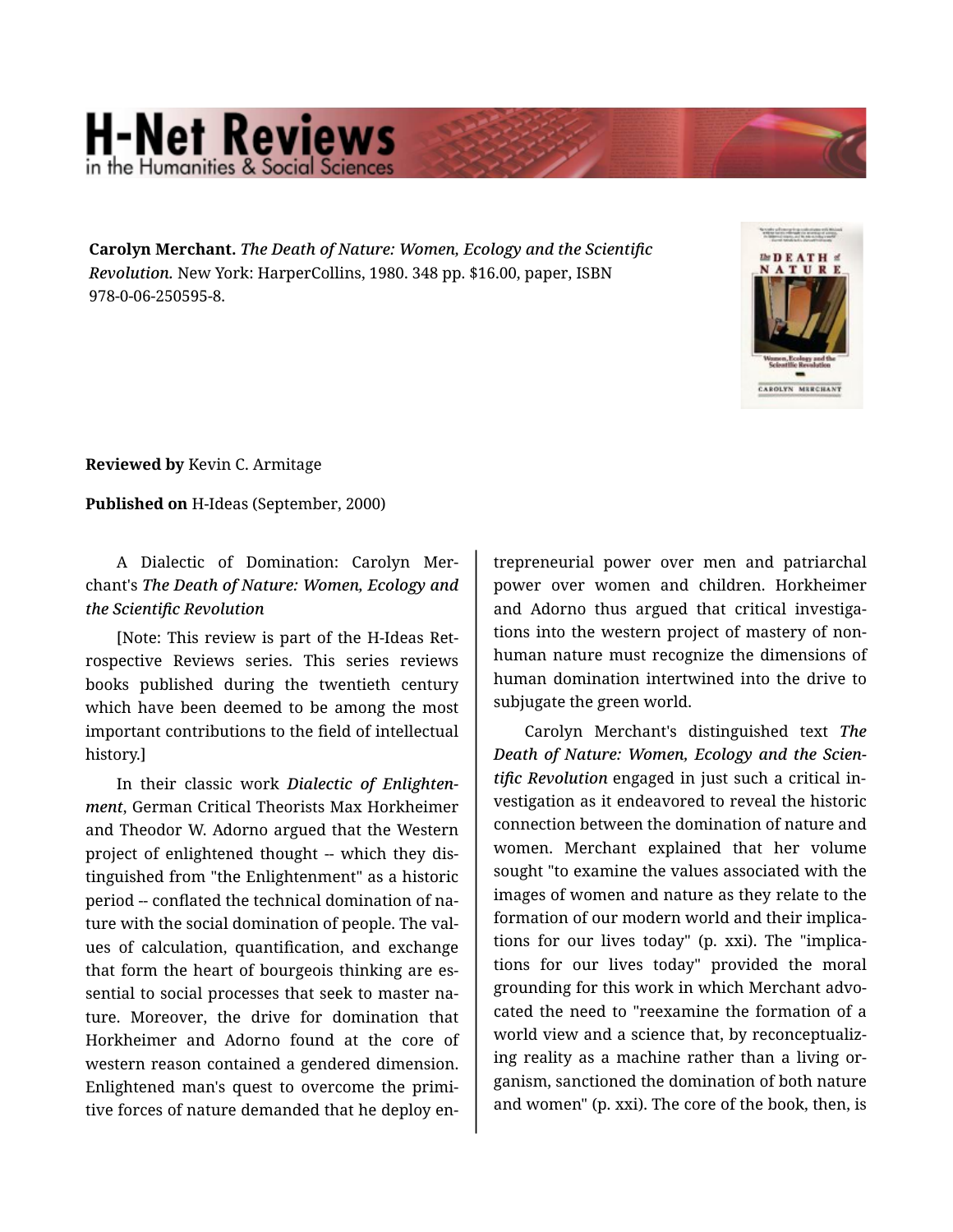a "broad synthesis" that examined the social and ecological changes wrought by the new images of nature associated with the Scientific Revolution. The premodern, organic view of a feminine natu‐ ral world gave way to a mechanistic cosmology that perceived the green world of nature as inert matter, a machine available to human manipula‐ tion.

Some readers will remain skeptical at Mer‐ chant's compressed depiction of a premodern Eu‐ ropean philosophical outlook that unified nature and culture; however, Merchant acknowledged the diversity of premodern thought and that early Europeans "quarried the mountainsides, altered the landscape, and overgrazed the hills" (p. 3). Yet Merchant persuasively argued that the dominant feminine, organic theory of nature prominent in many ancient systems of knowledge shaped the governing metaphors that helped regulate human behavior toward the earth. Thus writers such as the Roman compiler Pliny cautioned against deep mining, citing earthquakes as Mother Nature's in‐ dignation at such intrusive violations. Moreover, Pliny warned that the mining of gold corrupted mankind thereby contributing to the avarice that fueled robberies, murders and wars. Europeans still followed Pliny's admonitions as late as the sixteenth century, enough so that a proponent of mining such as Georg Agricola felt it necessary to refute them in his 1556 work *De Re Metallica* ("On Metals").

Organic conceptions of nature that empha‐ sized interrelationships and organic unity rather than hierarchy and mastery lent themselves to so‐ cial ideologies based upon democratic values. (Merchant noted that organicism and mechanism later fused in the form of twentieth-century totali‐ tarianism.) Thus the premodern connection be‐ tween women and nature infused utopian thought such as Tommaso Campanella's 1602 work *City of the Sun*, which envisioned an organic society characterized by communal sharing of goods, property and knowledge. Conversely, when popular images of the green world stressed the disorderly nature of illnesses, storms and ruined crops, ideologies that emphasized the need to con‐ trol both nature and women rose to prominence. Niccolo Machiavelli's injunction to conquer a wild and feminine Fortune exemplified a philosophy of domination that encompassed nature and wom‐ en. The ideological conflation of social and natu‐ ral disorder similarly informed attitudes toward witchcraft. Merchant argued that, "the disorder symbolized in the macrocosm by the dissolution of the frame of nature and the uncivilized wilder‐ ness of the new world, in society by the witch who controlled the forces of nature and the women who overturned its order...heralded the death of the old order of nature" (p. 148).

The death of the old order of nature came at the hands of the newly developing capitalist eco‐ nomic system of the sixteenth century and the mechanistic ideology that sanctioned its worldly activity. The chief ideologists of the new program were Francis Bacon and Rene Descartes. Bacon's view that religion and science were engaged in a mutual effort to compensate for the damage done to humanity by the expulsion from Paradise val‐ orized the tendencies toward growth and techno‐ logical innovation inherent in early capitalism. Descartes' mechanism furthered the Baconian program by effectively removing spirit from na‐ ture and the human body, positing that external objects consisted solely of quantities.

Moreover, Merchant observed that "In France, the rise of the mechanical world view was coincident with a general tendency toward cen‐ tral governmental control and the concentration of power in the hands of the royal ministers" (p. 205). The relationship between mechanistic phi‐ losophy and hierarchical social orders continued with the abstract materialism of Thomas Hobbes, who relied upon mechanical models of society to solve philosophical difficulties associated with disorder in his *Leviathan*.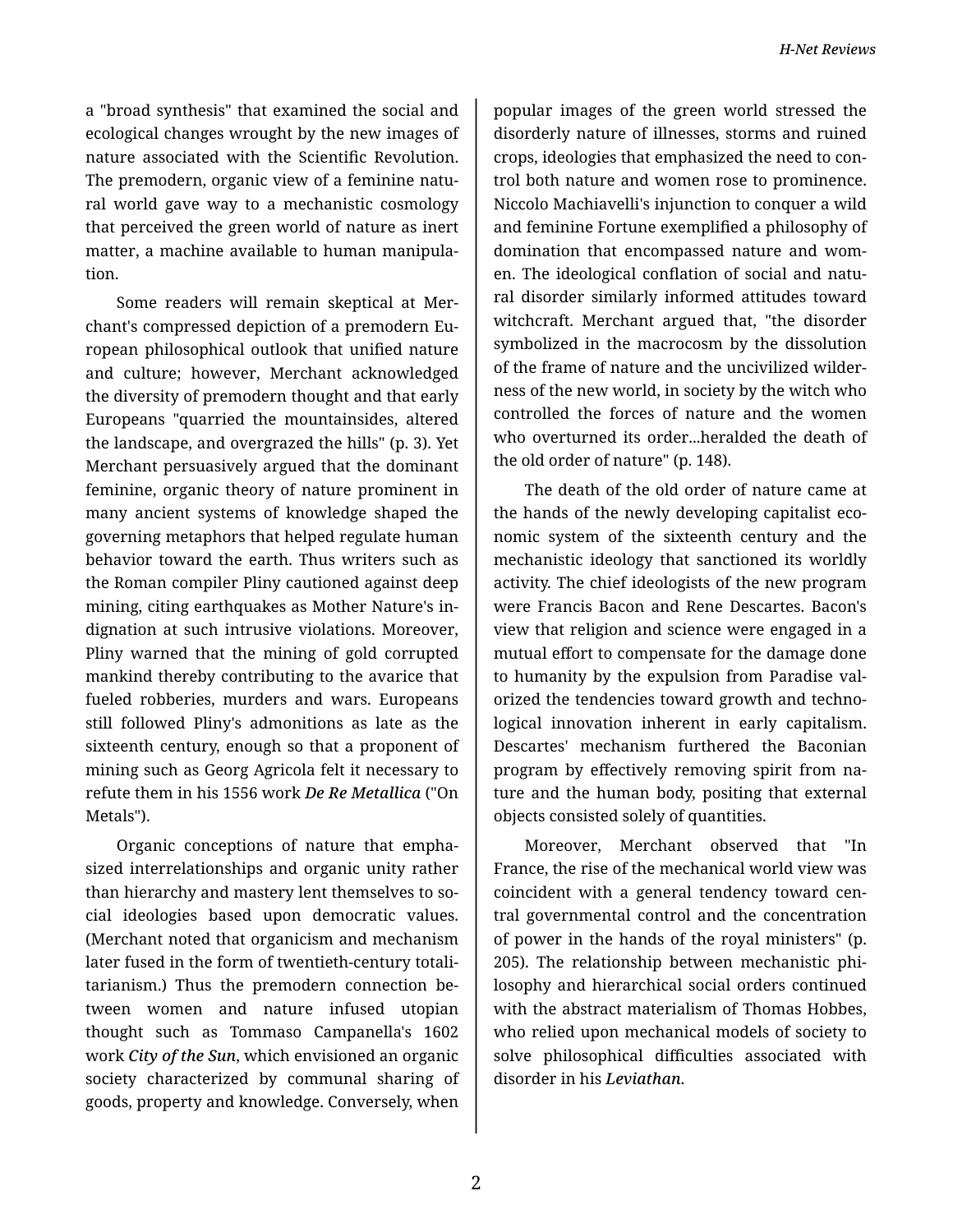After assessing such ideas, Merchant contend‐ ed that the mechanistic philosophies of nature which easily associated with hierarchy and social power "sanctioned the management of both na‐ ture and society"(p. 235). Contemporary examples of mechanism include the utilitarian conservation movement, which Merchant characterized as an "adaptation of the rationalizing tendencies inher‐ ent in mechanism applied to the natural environ‐ ment" (p. 238). Like its contemporary counterpart, however, early modern mechanisms spurred countervailing philosophies such as the vitalism of Anne Conway (1631-1679) that remained rooted in an organic worldview and articulated no essen‐ tial differences between spirit and body. Indeed, Conway, whose writings exerted a great influence on what Merchant termed the "dynamic vitalism" of Leibniz, argued for the interdependence of all creatures under God, unified in a central spirit that governed all things. Merchant noted the many philosophical deficiencies of vitalism, yet given contemporary ecological dilemmas that arise in part from the lack of organic value sys‐ tems, concluded that "we might regret that the mechanists did not take their vitalistic critics more seriously" (p. 268).

Despite the originality and many successes of Merchant's book, informed first-time and repeat readers will surely wish to differ with some of its assertions. Merchant's reconstruction of a pre‐ modern culture that posited an organic and har‐ monious nature and culture remains problematic. Her depiction of historical causality also feels sim‐ plified, even if one acknowledges the need for concise representations of the complex philosoph‐ ical traditions that comprise the largest part of her evidence. Too, other readers will surely quibble with the interpretations of various figures and her perhaps excessively ambitious thesis; for example, Merchant's assertion of connections be‐ tween mechanism and the social subordination of women remains somewhat speculative, even to the sympathetic reader.

Yet twenty years after its initial publication *The Death of Nature* continues to impress most readers with the vitality of its argument and its sophisticated embodiment of the type of histori‐ cally and theoretically informed scholarship ad‐ vocated by thinkers such as Horkheimer and Adorno. Indeed, the strongest parts of Merchant's message resonate now more than ever: surely our current era of capitalist triumphalism and global‐ ization calls for both ecological analysis and thoughtful criticisms of positivist models of knowledge. The ethical components of Merchant's work also continue to demand our attention. Her implication that holistic ecology can extend demo‐ cratic principles toward nonhuman life carries the reader directly into the wide-ranging moral is‐ sues informing the human relationship with non‐ human nature.

Finally, Merchant's book helped shape many of the core issues of the two disciplines in which it is firmly canonized. Environmental historians continue to investigate and debate the role of ideas in shaping the human relationship with na‐ ture, and, perhaps most importantly, continue to criticize economies from an ecological perspec‐ tive. Similarly, ecofeminists have furthered Mer‐ chant's vital investigations into the gendered in‐ teractions of people and nature and her moral concern with participatory democracy. Such is‐ sues remain essential to these and other disci‐ plines, and thereby ensure the continued rele‐ vance of *The Death of Nature*. Merchants ambi‐ tious text, then, despite its shortcomings, contin‐ ues to reward both new and repeat readers be‐ cause it speaks in a critical and engaging manner to some of the most pressing intellectual, moral, and political issues of our time.

Copyright (c) 2000 by H-Net, all rights re‐ served. This work may be copied for non-profit educational use if proper credit is given to the au‐ thor and the list. For other permission, please con‐ tact H-Net@h-net.msu.edu.